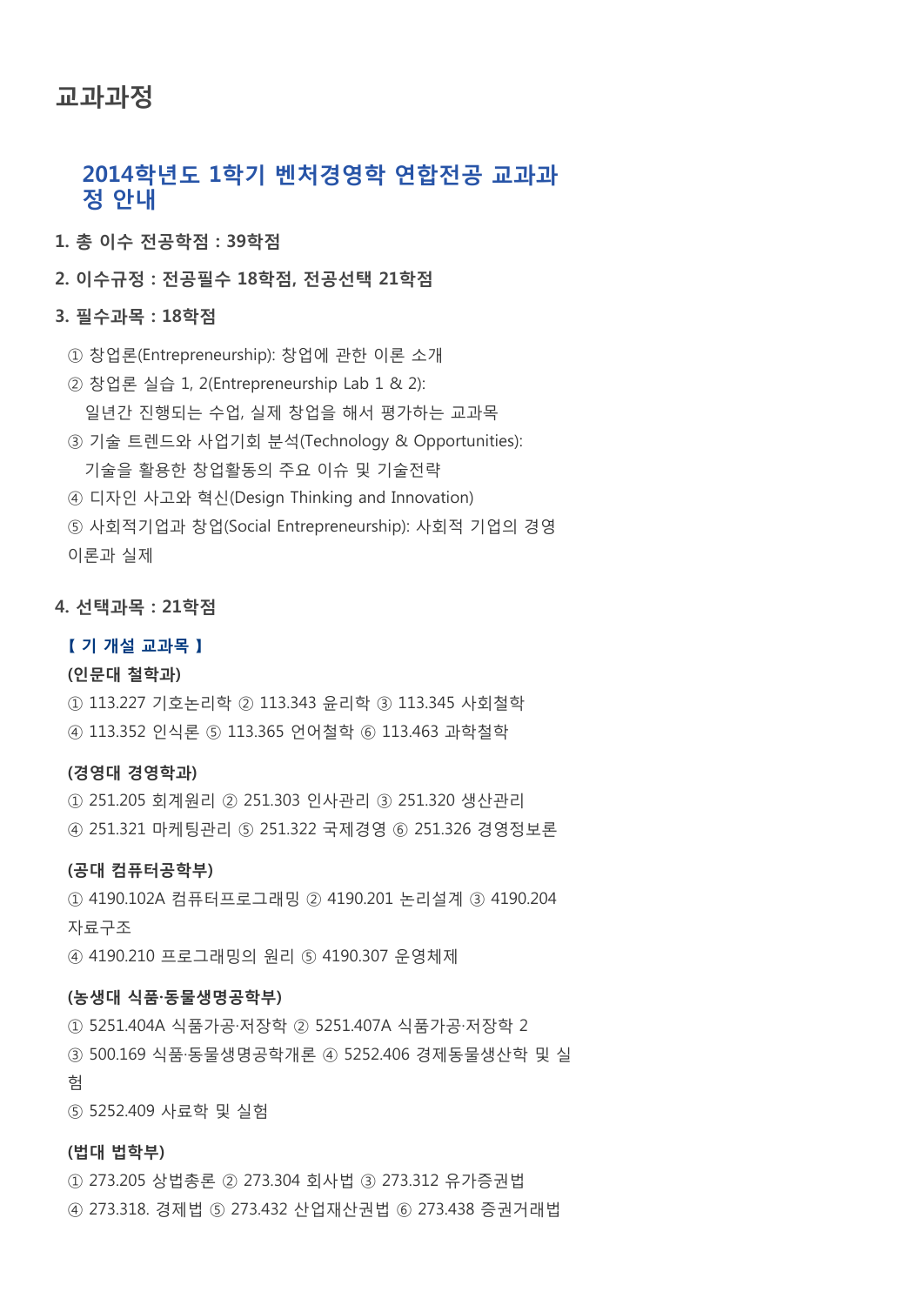# 【 신설 교과목 】

| ① 제품기획론(Proof of Concept): 제품 및 서비스 기획과 시장성          |  |  |
|------------------------------------------------------|--|--|
| 분석                                                   |  |  |
| ② 창업론 특강(Special Topics in Entrepreneurship): 산업동향 또 |  |  |
| 는 유명 초빙강사 시리즈                                        |  |  |
| ③ 벤처사업 기회연구(Exploring Opportunities in Business      |  |  |
| Venture):                                            |  |  |
| 동남아시아, 중국, 유럽 등 각 지역의 사업 기회를 초빙강사 등을                 |  |  |
| 활용해 제공                                               |  |  |

## 5. 전공교과목 표준이수형태

| 구 분 | 1학기                                                                                                                           | 2학기                                                                                                                                 |
|-----|-------------------------------------------------------------------------------------------------------------------------------|-------------------------------------------------------------------------------------------------------------------------------------|
| 2학년 | 4190.102A 컴퓨터프로그래<br>밍<br>4190.201 논리설계<br>251.205 회계원리                                                                       | 273.205 상법총론<br>500.169 식품·동물생명공학<br>개론<br>4190.204 자료구조<br>4190.210 프로그래밍의 원<br>리                                                  |
| 3학년 | 113.343 윤리학<br>113.352 인식론<br>113.365 언어철학<br>벤처창업론*<br>제품기획론<br>251.326 경영정보론<br>273.304 회사법<br>273.318 경제법<br>4190.307 운영체제 | 113.227 기호논리학<br>113.345 사회철학<br>113.463 과학철학<br>디자인사고와 혁신*<br>기술트렌드와 사업기회분<br>석*<br>251.303 인사관리<br>251.321 마케팅관리<br>273.312 유가증권법 |
| 4학년 | 창업론 실습 (1)*<br>사회적기업의 창업*<br>벤처사업 기회연구<br>273.432 산업재산권법<br>273.438 증권거래법<br>5252.409 사료학 및 실험<br>5251.404A 식품가공·저장<br>학 1    | 창업론 실습 (2)*<br>창업론 특강<br>251.320 생산관리<br>251.322 국제경영<br>5251.407A 식품가공·저장<br>학 2<br>5252.406 경제동물생산학<br>및 실험                       |

\* 전공필수 교과목

※ 연합전공 교과목 중복인정(서울대학교 학사과정 전공 이수규정 제 18 조)

연합전공 이수 시 소속 학부(과)에서 연합전공의 교과과정에 제공한 공통교과목은 9학점까지, 소속 학과(부)와 연합전공의 교과과정에서 공통으로 인정하는 타 학과(부) 교과목은 3학점까지 중복 인정할 수 있다.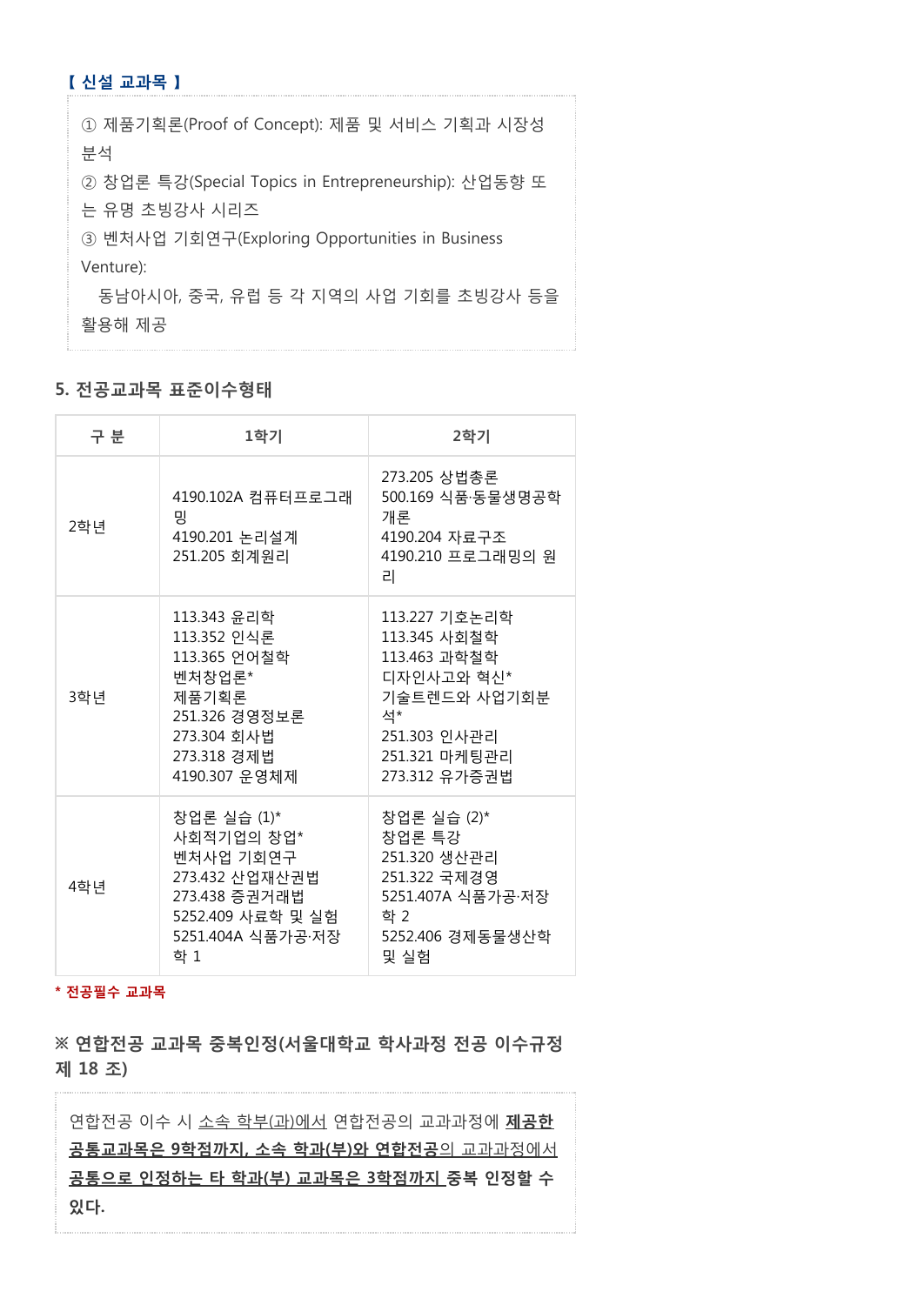# 별첨1 타 학과(부) 전공 인정 교과목

## 인문대학(College of Humanities)

철학과 113.368 현상학(Phenomenology) 3-3-0 113.464 심리철학(Philosophy of Science) 3-3-0 113.466 형이상학(Metaphysics) 3-3-0 113.467A 윤리학 특강(Topics in Ethics) 3-3-0

#### 경영대학(College of Business Administration)

경영학과

251.215 조직구조론(Organization Structure) 3-3-0

251.305 원가회계(Cost Accounting) 3-3-0

251.323 기업재무론(Corporate Finance) 3-3-0

251.327 소비자행동(Consumer Behavior) 3-3-0

251.424 경영전략(Corporate Strategy) 3-3-0

## 공과대학(College of Engineering)

컴퓨터공학부 4190.303C 임베디드시스템과 응용(Embedded Systems and Applications) 3- 3-0 4190.315 IT벤처창업개론(IT Venture Creation) 3-3-0 4190.408 인공지능(Artificial Intelligence) 3-3-0 4190.420 컴퓨터게임(Computer Games) 3-3-0

# 농업생명과학대학(College of Agriculture and Life Sciences)

식품·동물생명공학부 5252.303A 동물유전정보학 및 실습(Bioinformatics and Genomics of Animal and Lab.) 3-2-2 5252.304 동물유정공학 및 실험(Animal Genetic Engineering and Lab.) 3-2-2 5252.305 동물자원과학실험(Animal Science and Technology and Lab.) 3-2-2 5252.306 동물생명공학실험(Animal Biotechnology Lab.) 3-2-2 5252.308 동물자원미생물학 및 실험(Animal Products Microbiology and Lab.) 3-2-2 5252.309 반추동물영양생리학 및 실험(Ruminant Nutrition/Physiology and Lab.) 3-2-2 5251.301 식품화학(Food Chemistry) 3-3-0 5251.302 식품미생물학(Food Microbiology) 3-3-0 5251.304 식품공학(Food Engineering) 3-3-0 5251.305 발효화학(Fermentation Chemistry) 3-3-0 법과대학(College of Law)

# 법학부 273.305 세법(Tax Law) 3-3-0